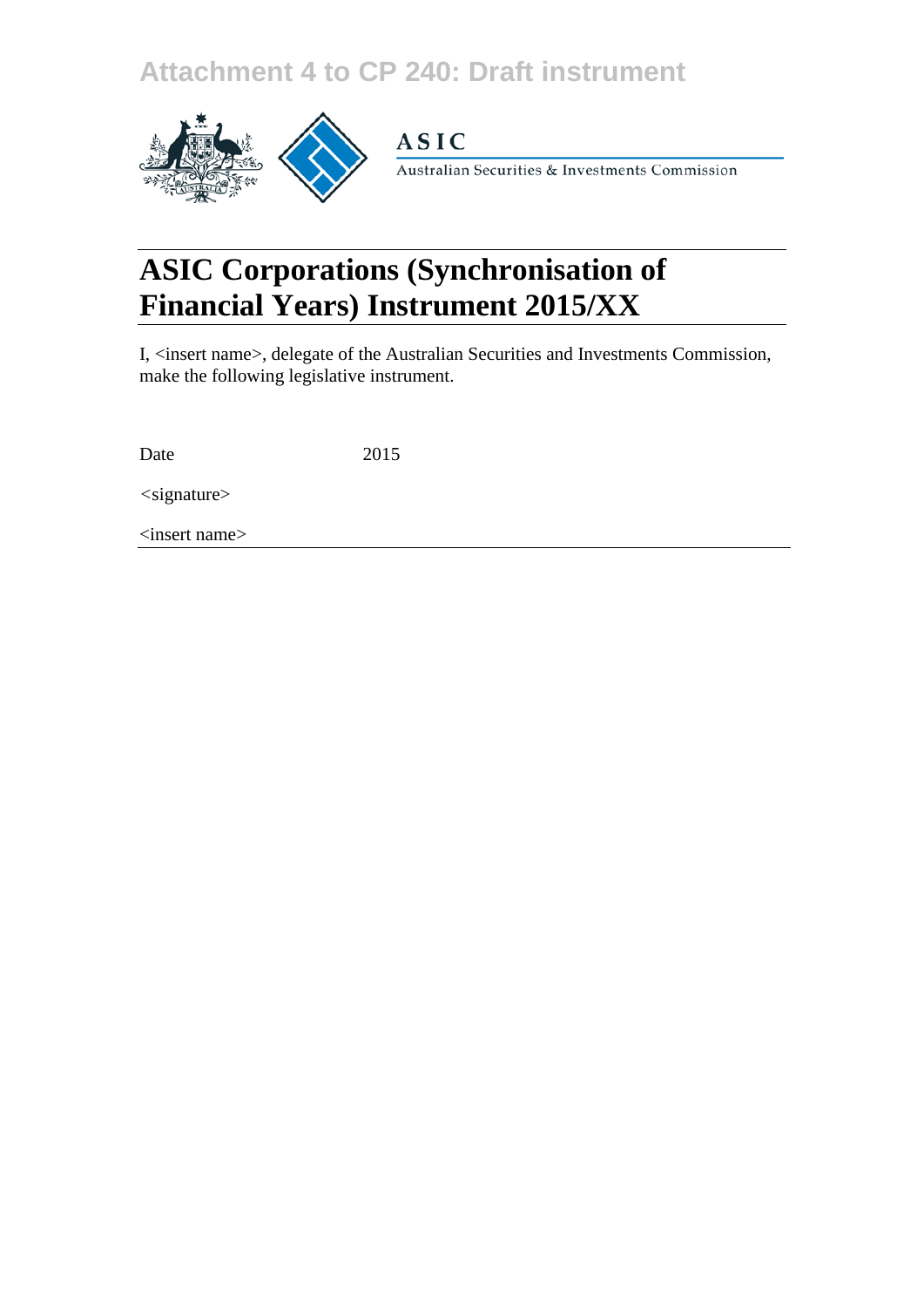## **Contents**

|              | <b>Part 1-Preliminary</b>                                                   |  |
|--------------|-----------------------------------------------------------------------------|--|
|              |                                                                             |  |
|              |                                                                             |  |
|              |                                                                             |  |
|              |                                                                             |  |
| Part 2-Order |                                                                             |  |
|              | 5 Relief to enable synchronisation of financial year with that of a foreign |  |
|              |                                                                             |  |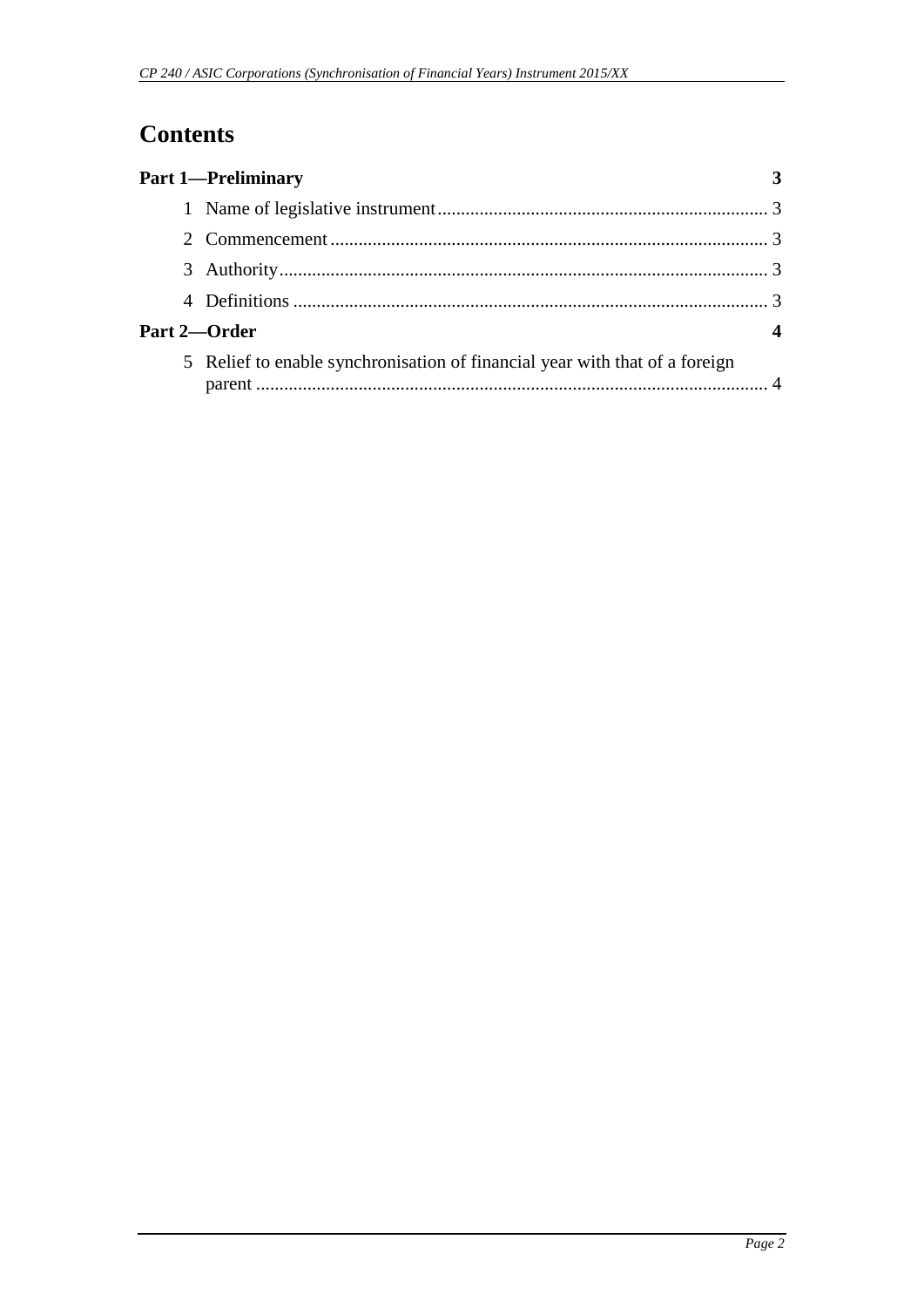### <span id="page-2-1"></span><span id="page-2-0"></span>**Part 1—Preliminary**

#### **1 Name of legislative instrument**

This instrument is *ASIC Corporations (Synchronisation of Financial Years) Instrument 2015/XX*.

#### <span id="page-2-2"></span>**2 Commencement**

This instrument commences on the day after it is registered on the Federal Register of Legislative Instruments.

Note: The register may be accessed a[t www.comlaw.gov.au.](http://www.comlaw.gov.au/)

#### <span id="page-2-3"></span>**3 Authority**

This instrument is made under subsection 341(1) of the *Corporations Act 2001*.

#### <span id="page-2-4"></span>**4 Definitions**

In this instrument:

*Act* means the *Corporations Act 2001*.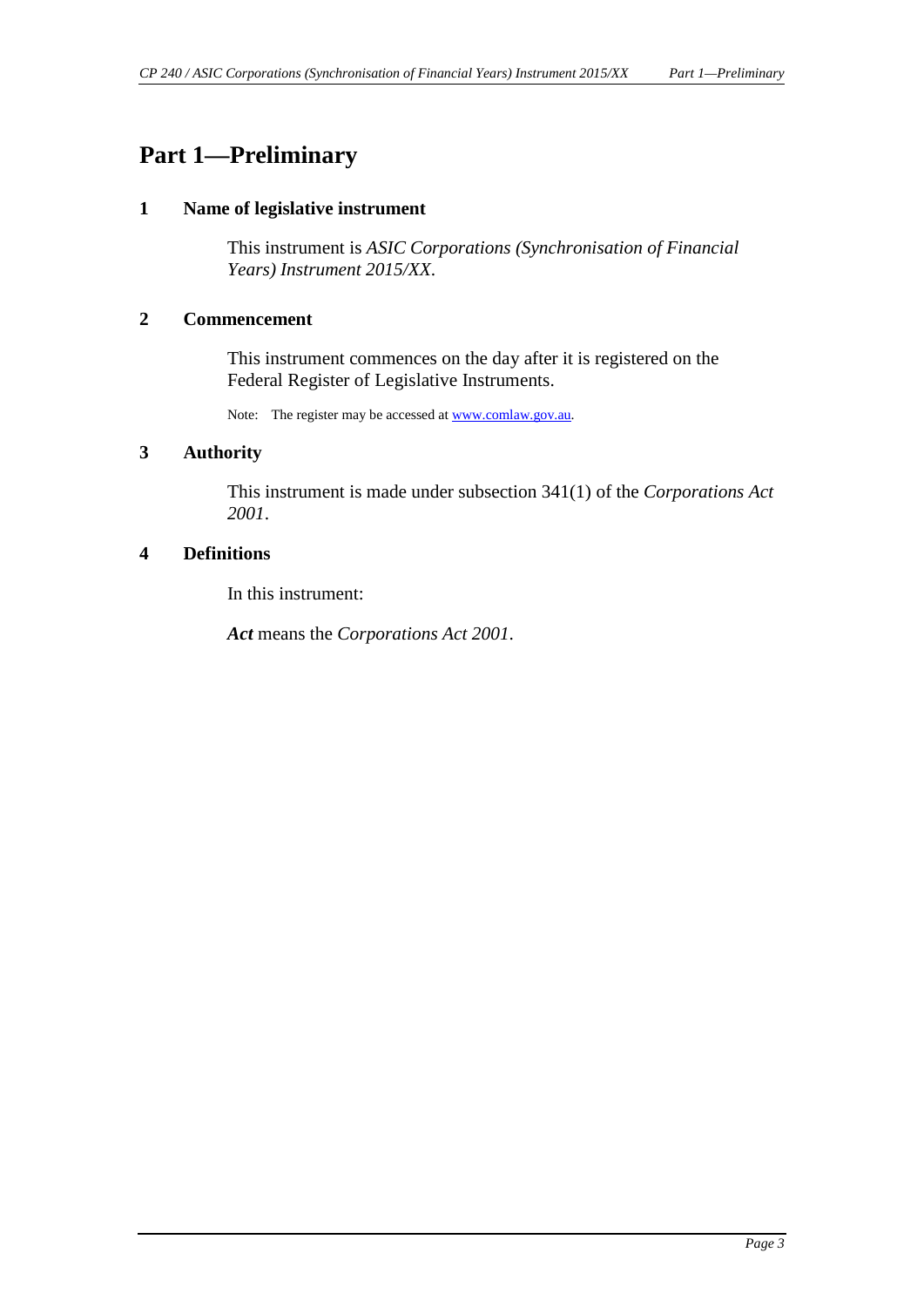### <span id="page-3-1"></span><span id="page-3-0"></span>**Part 2—Order**

#### **5 Relief to enable synchronisation of financial year with that of a foreign parent**

- (1) An entity that is a company, registered scheme or disclosing entity and a director of the entity do not have to comply with a requirement arising from or under Part 2M.3 of the Act to the extent that:
	- (a) apart from this order, the entity or director would not comply with the requirement; and
	- (b) the non-compliance would result merely from:
		- (i) the entity or director complying with the requirement in relation to a period that:
			- (A) is not a financial year of the entity within the meaning of section 323D of the Act; and
			- (B) is a financial year of the entity within the meaning of the law (*foreign law*) in the place of origin of a controlling entity (*foreign parent*) which was not incorporated or formed in Australia; or
		- (ii) the entity or director complying with the requirement in relation to a period that:
			- (A) is not a half-year of the entity; and
			- (B) would be a half-year of the entity if the financial year of the entity within the meaning of the foreign law were the financial year of the entity for the purposes of subsection 323D(5) of the Act; and
	- (c) the entity or director is complying with the requirement in relation to that period solely for the purpose of synchronising the financial year (within the meaning of the foreign law) of the entity with the financial year of the foreign parent.

#### *Where relief applies*

- (2) The relief in subsection (1) is available where both of the following apply:
	- (a) the entity or director reasonably believes that:
		- (i) the foreign parent was required by the foreign law to cause the financial year (within the meaning of the foreign law) of the entity to be changed; and